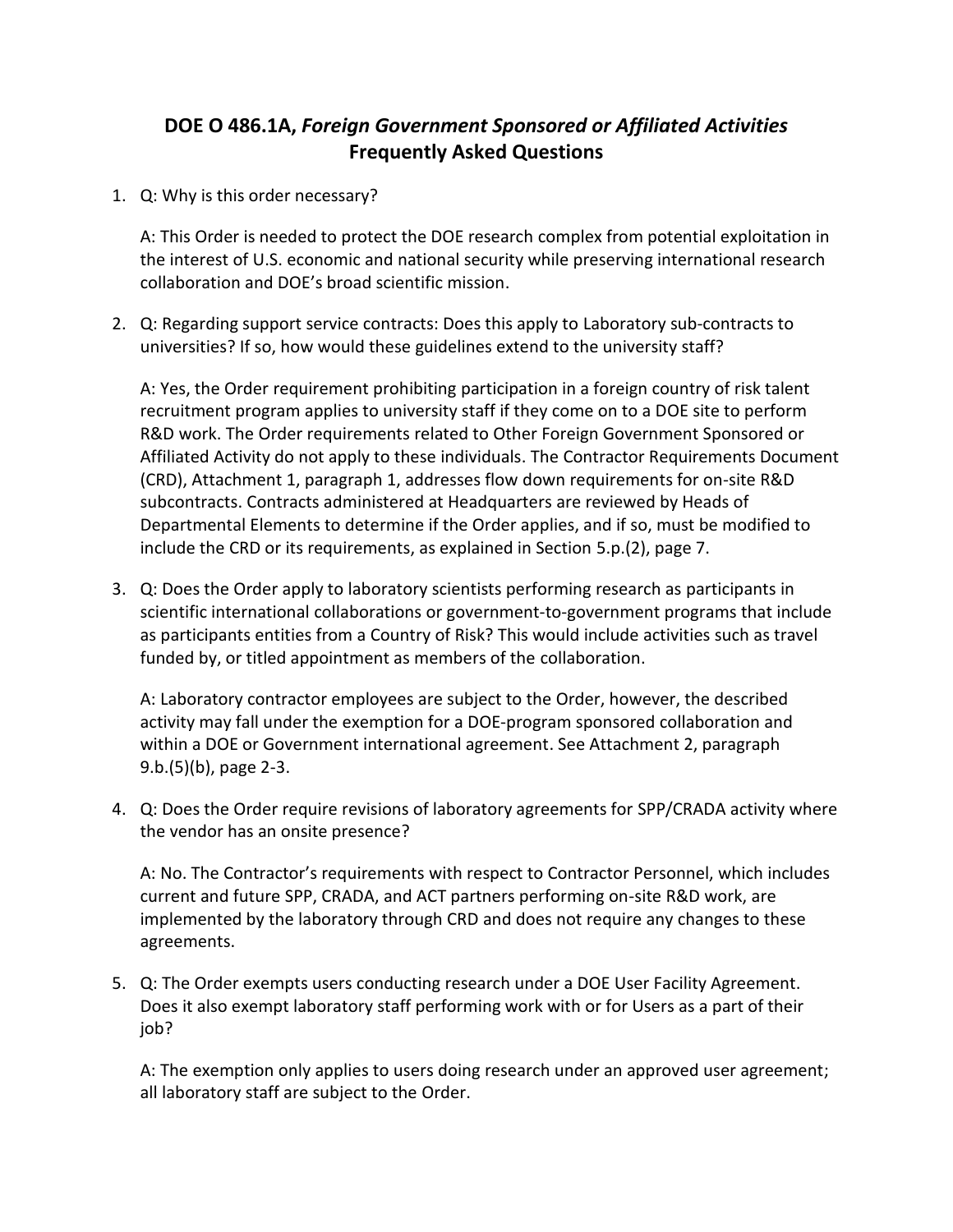6. Q: Do subcontractor employees now have to report any business ties to foreign countries of risk?

A: No. R&D subcontractor employees working on site are prohibited from participating in a foreign country of risk talent recruitment program, but are not covered by the Other Foreign Government Sponsored or Affiliated Activity requirements in the Order.

7. Q: Do laboratory scientists receiving travel honoraria for attendance at scientific conferences, including those sponsored by professional societies, with multiple conference sponsors including foreign countries of risk, need to report this as an Other Foreign Government Sponsored or Affiliated Activity?

A: Where there are multiple sponsors and the foreign country of risk entity is not the majority (greater than 50%) sponsor of the conference, no disclosure is required. However, it must be reported if the foreign country of risk entity is providing the honoraria directly to the laboratory scientists.

8. Q: Does a laboratory researcher have to report postdocs or students (who are not contractor employees) provided "free" of cost but in actuality funded by foreign entities?

A: Yes, this activity must be reported.

9. Q: Is a collaborator from a European institution who is coming on site to perform research subject to this order?

A: All individuals conducting research on site are covered by the disclosure requirements of this Order unless specifically excluded or exempted in the Order. In addition, any site access concerns are covered by the Foreign Visits and Assignments Order.

10. Q: Is a university researcher with a courtesy appointment at the laboratory who performs all their research off-site from the laboratory required to disclose activities related to foreign country of risk talent programs or Foreign Government Sponsored or Affiliated Activity?

A: The Order does not apply to this situation. The university researcher is subject to the reporting requirements of their institution.

11. Q: Does co-authorship of a paper with an author supported by a foreign country of risk talent program have to be reported if the laboratory author is not collaborating with the individual?

A: In-kind support under a fundamental research collaboration for the sole purpose of coauthorship to be made publicly available is not a restricted Other Foreign Government Sponsored or Affiliated Activity (Attachment 2, paragraph 9.b.(5)(a), page 2-3).